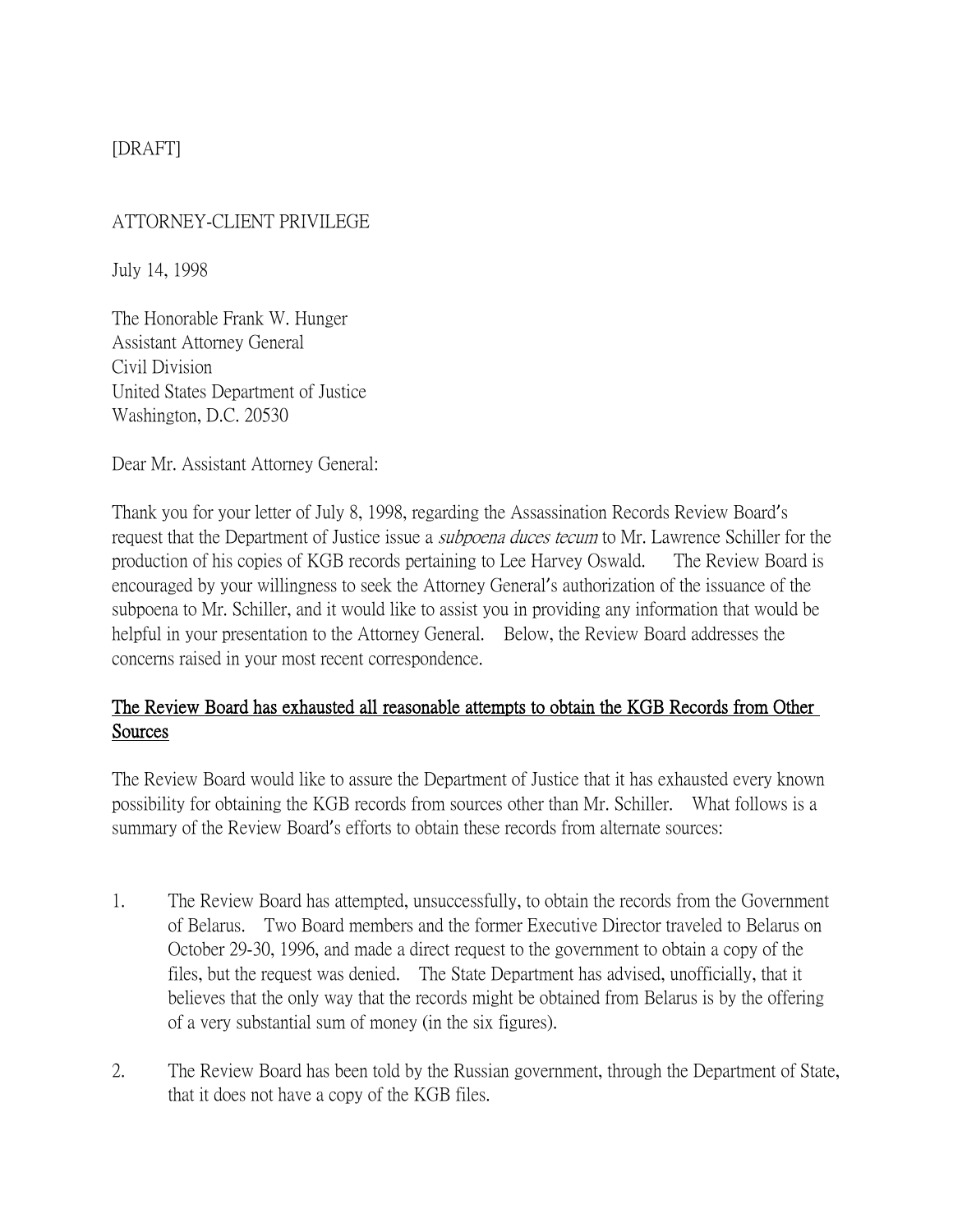- 3. The Review Board has now reviewed all of the files on the Kennedy assassination at the following federal government offices: the FBI, CIA, NSA, Department of State, Department of Justice, Defense Intelligence Agency, U.S. Navy, Department of Defense, and other agencies. We have been unable to locate any copies of the KGB files.
- 4. The Review Board sent a letter to Norman Mailer, in care of his publisher, on January 5, 1998, requesting his assistance in obtaining a copy of the KGB files. No response was received. The Review Board thereupon sent two additional requests to Mr. Mailer at his personal addresses. No response was received to either letter.
- 5. In early 1997, the Review Board was advised, by a reliable source, that Mr. Schiller has a copy of the KGB files and that he had offered to show the files to that source.
- 6. The former Executive Director of the Review Board, David Marwell, exchanged e-mail messages with Mr. Schiller on May 19, 1997. On May 20, 1997, Marwell and Mr. Schiller spoke about the possibility of the Board's obtaining copies of the records, but Mr. Schiller did not reach a decision. A follow-up letter was sent to Mr. Schiller on May 20, 1997. No further response was received.
- 7. On March 4, 1998, I spoke with Mr. Schiller and requested that he make a copy of the files available for our inspection. He said that he had the only copy of the records (thereby implying that Mr. Mailer and others do not have copies.) He said that he had "thought long and hard about it" but that he had decided not to make copies available. I asked him in several different ways what his reasons were and whether there was anything we could do to help convince him otherwise. He said "no, you just need to respect my reasons." Although the conversation was very cordial, he was adamant that he would not provide us with access to the records.

#### The KGB documents are of Substantial Historical Significance

In the aftermath of the assassination of President Kennedy, the public has continuously speculated about a possible KGB connection to Lee Harvey Oswald and the assassination of President Kennedy. As you are aware, Lee Harvey Oswald defected to the Soviet Union in 1959, and resided for a

two-year period in the city of Minsk in the then Byelorussian Republic. During this period, the KGB kept Oswald under close scrutiny, monitoring his daily movements and personal contacts. The KGB maintained a file on Oswald that documented their surveillance and investigation of him. Government officials from Belarus told Review Board members during their 1996 visit that the originals of these records are presently located in the city of Minsk. As far as the Review Board is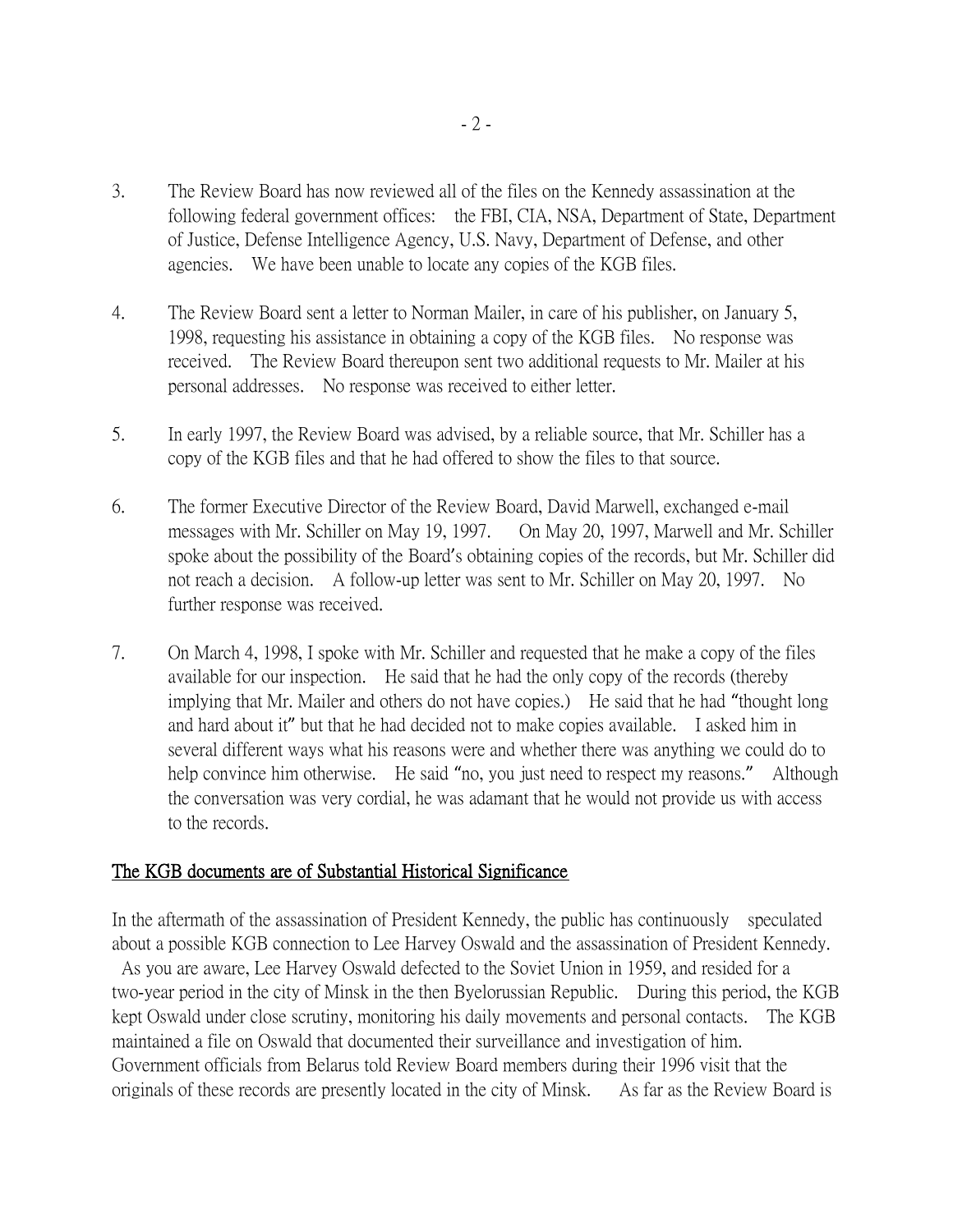aware, the only copy of the KGB files is in the possession of Lawrence Schiller, who obtained them in the course of his assisting Norman Mailer with his book, Oswald*'*s Tale.

Oswald*'*s Tale provides the principal source of information as to what may be contained in the KGB records. Mailer provides excerpts of these records on thirty different occasions in his book. See Attachment A. Included among the excerpts are documentation of observations of Oswald made by the KGB agents assigned to monitor him, transcripts of telephone conversations between Oswald and his wife, Marina, reports of information obtained from Soviet citizens as to their encounters and conversations with Oswald, and a chronology of Oswald's daily activities. Often, the KGB observations contain opinions as to Oswald's motive, work ethic, or intelligence. Others reference comments from individuals assigned to report to the KGB on Oswald's activities. The transcripts (which are translated from Russian) contain private conversations between Oswald and his wife, including one wherein Marina refers to Lee as "Alik." Obviously, nothing more is known about the remaining KGB records that Mailer chose not to include in his book. Further, the reader of Oswald*'*s Tale, must rely on Mailer's translator's version of what is contained in the records.

The Review Board has now been presented with an unparalleled opportunity to gain access to records that have remained elusive for more than thirty years. The KGB records are clearly crucial to an understanding of the story surrounding the assassination of President Kennedy. As you state in your letter, "Congress specifically identified the KGB documents as ones that are 'relevant to the assassination' and which should be disclosed." (Letter from Frank Hunger to T. Jeremy Gunn, July 8, 1998). Further, these records explicate the operational tactics and theories of a notorious foreign intelligence agency of a former world power. These records, and the fact of their transmission to an American citizen, represent a crucial piece of the history of the Cold War, and the United States' complex relationship with the former Soviet Republic.

#### ATTACHMENT A Oswald*'*s Tale Citations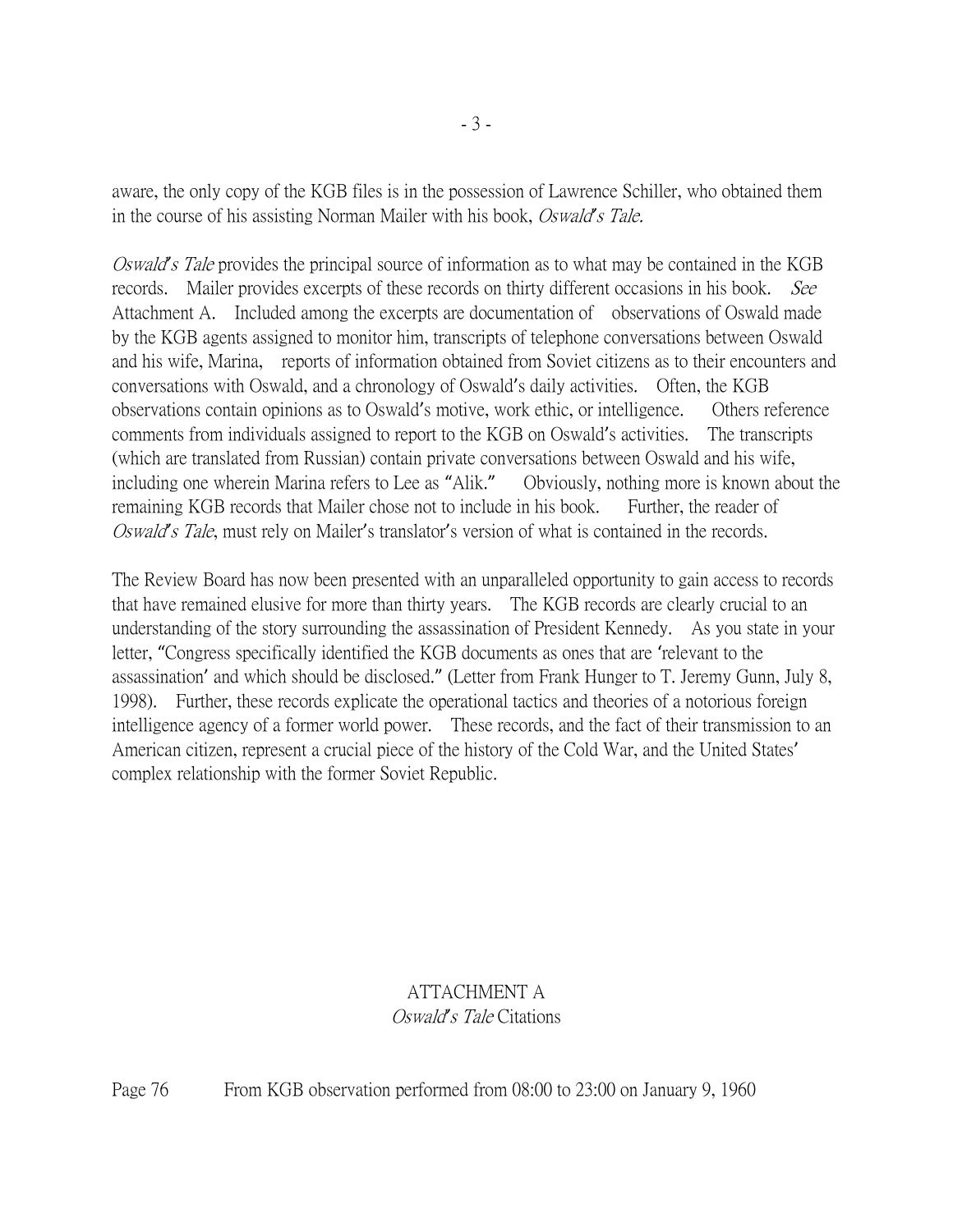| Page 76  | From KGB observation performed from 08:00 till 24:00 on January 10, 1960              |
|----------|---------------------------------------------------------------------------------------|
| Page 78  | From KGB chronology 13.01.60                                                          |
| Page 78  | From KGB observation performed from 08:00 till 24:00 on January 13, 1960              |
| Page 86  | From KGB observation performed from 07:00 to 23:00 on January 30, 1960                |
| Page 91  | From KGB report: 18 February 1960                                                     |
| Page 101 | From KGB observation performed from 07:00 on May 1, 1960 till 01:50 on<br>May 2, 1960 |
| Page 110 | From KGB observation performed from 12:00 till 24:00 Saturday, July 2,<br>1960        |
| Page 112 | From KGB observation performed from 8:00 till 23:00 Sunday, July 3, 1960              |
| Page 112 | Service Report July 8, 1960                                                           |
| Page 114 | From KGB chronology, Times: 4.IX.60, 4.IX.60, 6.IX.60, 7.IX.60, 8.IX.60,<br>9.IX.60   |
| Page 114 | From KGB observation from 13:00 till 15:20 on September 10, 1960                      |
| Page 128 | From KGB observation performed from 08:00 to 24:00 on December 23,<br>1960            |
| Page 211 | From KGB transcripts for object: OLH-2658 for period: 17 July 1961                    |
| Page 212 | From KGB transcripts for object: OLH-2658 for period: 19 July 1961                    |
| Page 213 | From KGB transcripts for object: OLH-2658 for period: 21 July 1961                    |
| Page 216 | From KGB transcripts for object: OLH-2658 for period: 24 July 1961                    |
| Page 216 | From KGB transcripts for object: OLH-2658 for period: 26 July 1961                    |